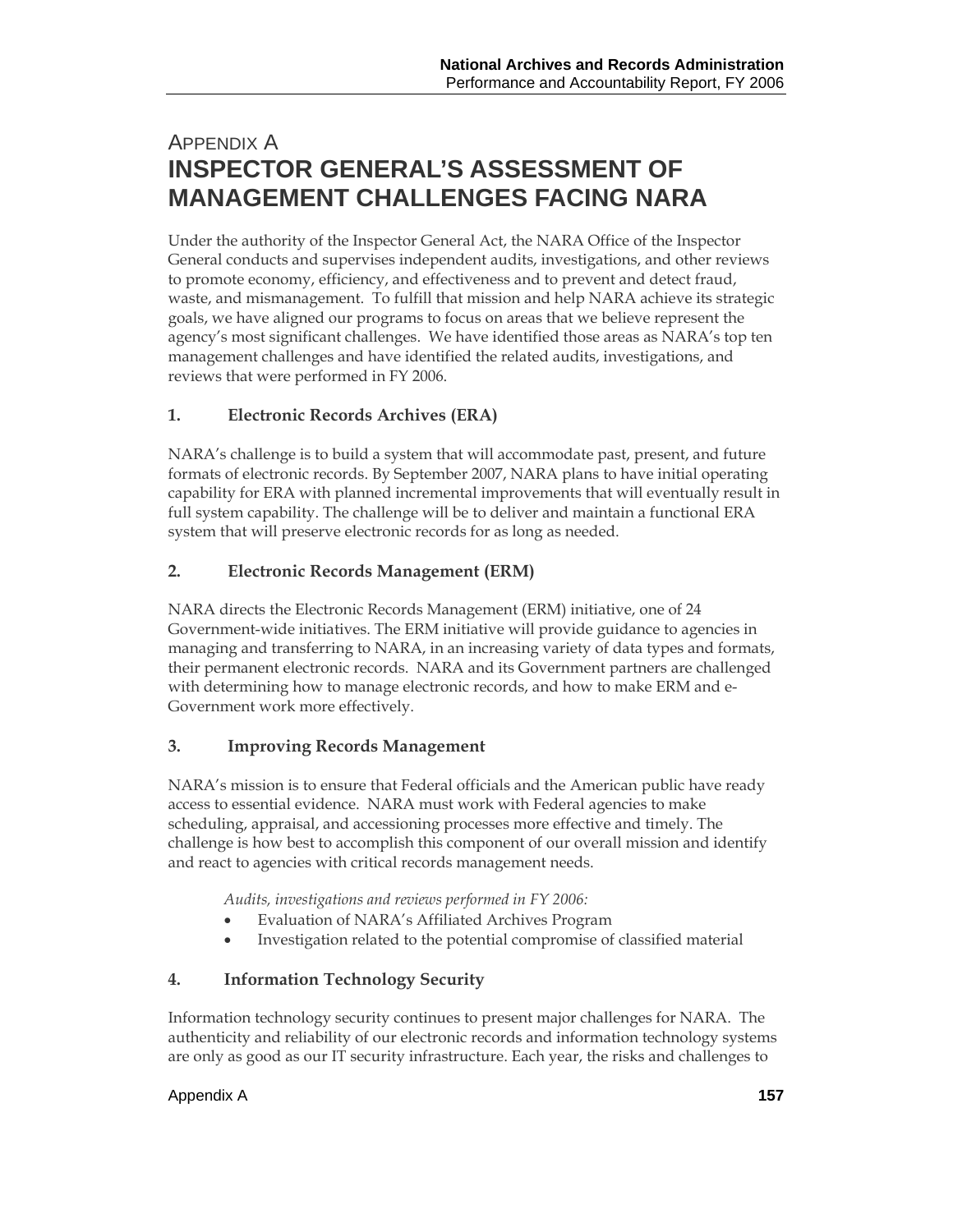IT security continue to evolve. NARA must ensure the security of its data and systems or risk undermining the agency's credibility and ability to carry out its mission.

*Audits, investigations and reviews performed in FY 2006:* 

- Audit of NARA's Network Perimeter
- Review of Modifications Made to the Performance-Based Task Order for Information Technology Support Services (ITSS)
- Investigation related to the Compromise of the Case Management Reporting System server and the Presidential Electronic Records Library server
- Review of NARA's Information Security Program
- Audit of System Administrator Rights and Controls
- OIG Monitoring of the Novell Netware/GroupWise Upgrade Project

#### **5. Expanding Public Access to Records**

In a democracy, the records of its archives belong to its citizens. NARA's challenge is to more aggressively inform and educate our customers about the services we offer and the essential evidence to which we can provide access. Of critical importance is NARA's role in ensuring the timeliness and integrity of the process of declassifying classified material held at NARA.

*Audits, investigations and reviews performed in FY 2006:* 

• Evaluation of NARA's Affiliated Archives Program

#### **6. Meeting Storage Needs of Growing Quantities of Records**

NARA-promulgated regulation 36 CFR Part 1228, "Disposition of Federal Records," Subpart K, "Facility Standards for Records Storage Facilities," requires all facilities that house Federal records to meet defined physical and environmental requirements by FY 2009. NARA's challenge is to ensure compliance with these regulations internally as well as by other agencies that house Federal records.

#### **7. Preservation Needs of Records**

The Archivist identified preservation as a material weakness under the FMFIA reporting process in FY 2005. NARA cannot provide public access to records to support researchers' needs unless it can preserve them for as long as needed. As in the case of our national infrastructure (bridges, sewer systems, etc.), NARA holdings grow older daily and are degrading. NARA is challenged to address this condition and related challenges.

*Audits, investigations and reviews performed in FY 2006:* 

• Evaluation of NARA's Affiliated Archives Program

#### **8. Improving Financial Management**

By inclusion under the Accountability of Tax Dollars Act of 2002, NARA is required to prepare audited financial statements in compliance with prescribed standards, subject to independent audit. NARA's challenge is to present timely, accurate, and useful financial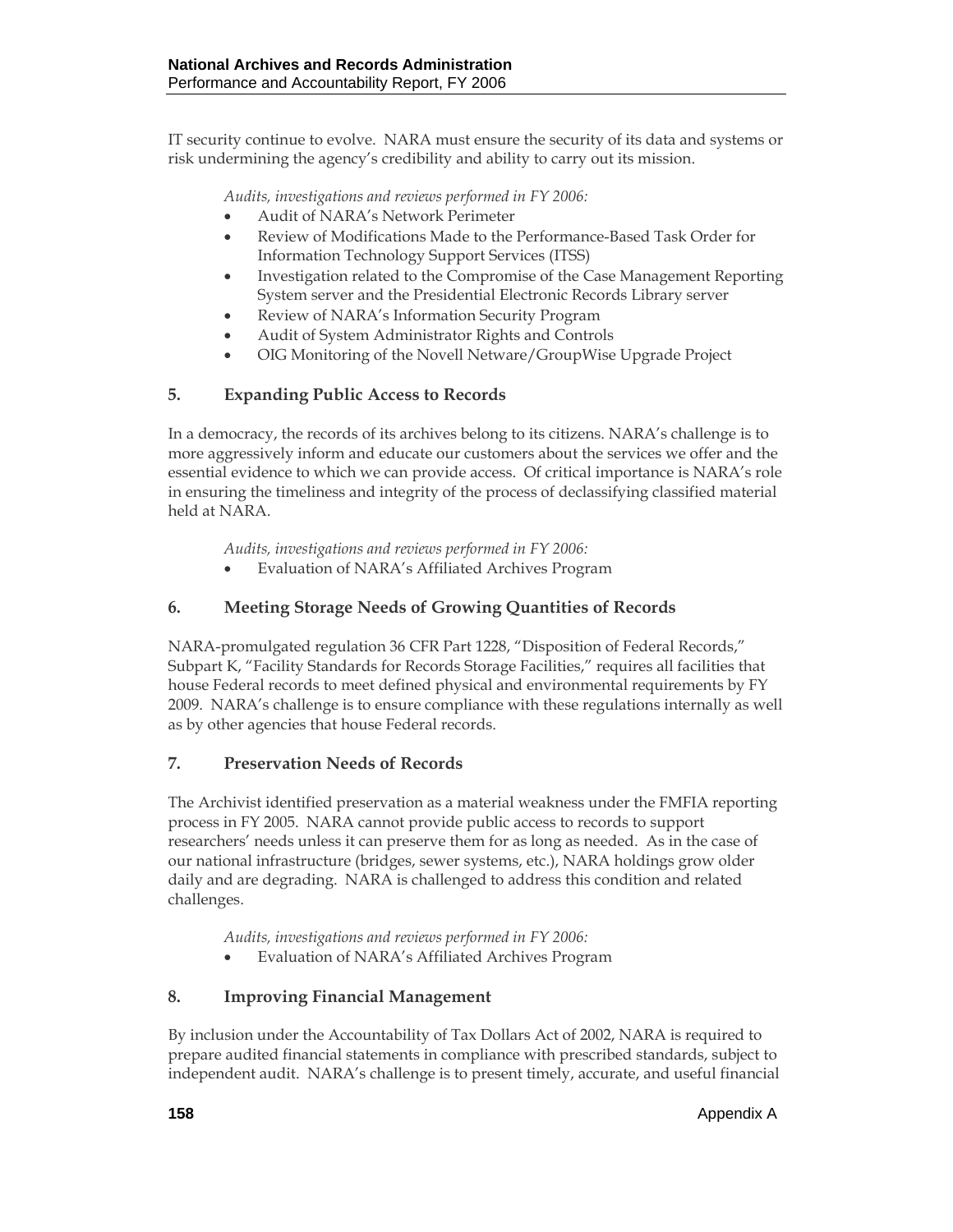information for making day-to-day operating decisions supporting results-oriented management approaches and ensuring accountability on an ongoing basis.

*Audits, investigations and reviews performed in FY 2006:* 

- Audit of NARA's Fiscal Year 2005 Financial Statements
- Evaluation of NARA's FY 2005 Management Control Program
- Management Letter related to Flawed Contract Performance Work Statement Could Have Adverse Impacts on NARA's Budgetary Resources

#### **9. Physical and Holdings Security**

The Archivist has identified security of collections as a material weakness under the FMFIA reporting process. NARA must maintain adequate levels of security to ensure the safety and integrity of persons and holdings within our facilities. This is important in light of the new realities that face this nation post–September 11, and the risks that our holdings may be pilfered, defaced, or destroyed by fire or other natural disasters.

*Audits, investigations and reviews performed in FY 2006:* 

- Review of NARA's Internal Control Procedures for Loan Items
- Management Letter related to Security over Holdings in Stack Areas
- Investigation related to Destruction of Federal Records
- Investigation related to the Recovery of Stolen G.E. Pickett Letter
- Investigation related to Mishandling and Improper Investigation of a Theft of Classified Documents
- Evaluation of NARA's Affiliated Archives Program
- Investigation related to possession of illicit drugs and potential firearms at Archives I
- Investigation related to inappropriate conduct during work hours

#### **10. Strengthening Human Capital**

The GAO has identified human capital as a Government-wide high risk. NARA's challenge is to adequately assess its human capital needs in order to effectively recruit, retain, and train people with the technological understanding and content knowledge that NARA needs for future success.

*Audits, investigations and reviews performed in FY 2006:* 

- Investigation related to a threat against NARA employees
- Investigation related to possession of illicit drugs and potential firearms at Archives I
- Investigation related to inappropriate conduct during work hours
- Investigation relating to an NARA employee that forged a NARA employment reference letter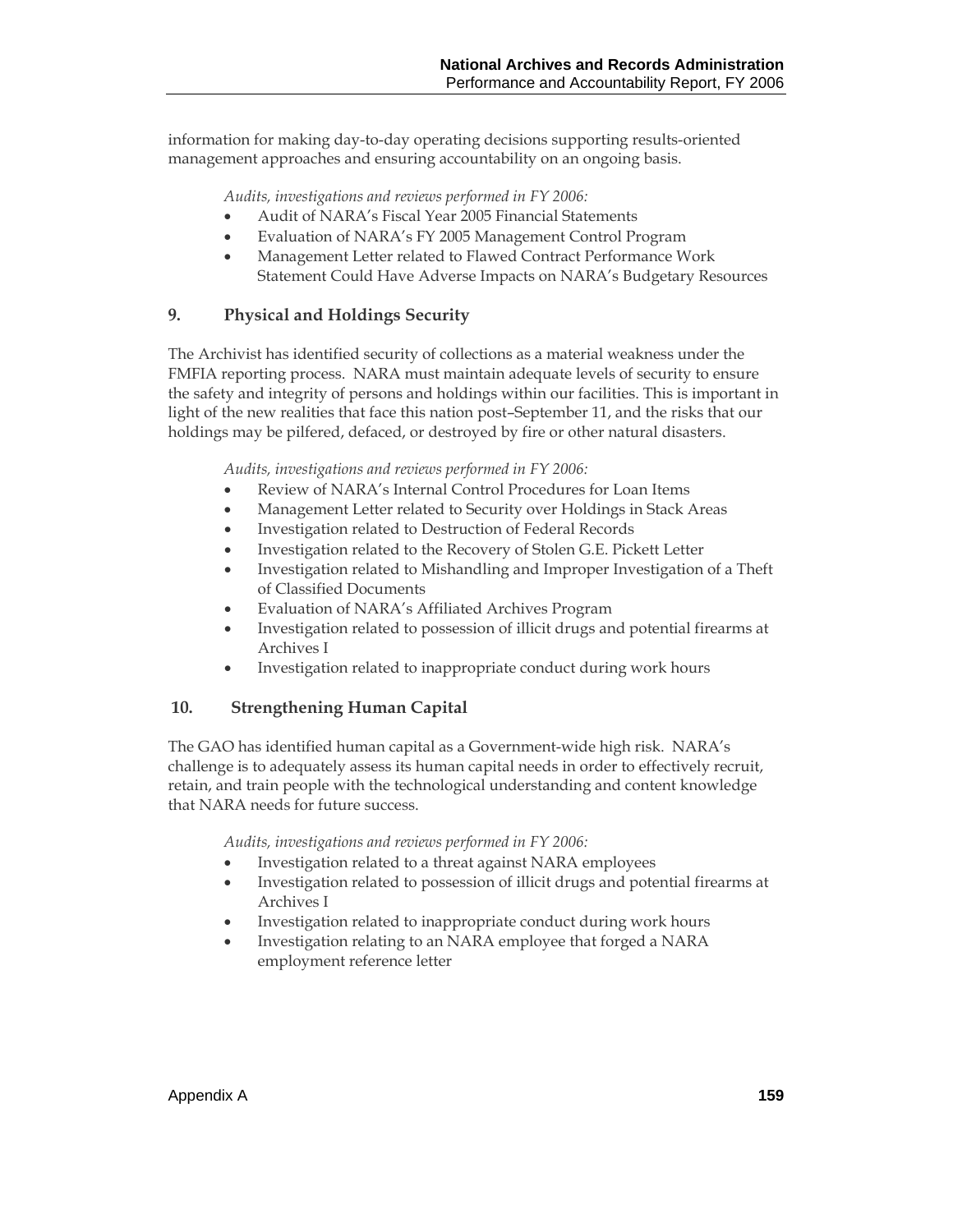# APPENDIX B **FEDERAL MANAGERS' FINANCIAL INTEGRITY ACT REPORT**

|                                                          | 700 Pennsylvania Avenue, NW<br>Washington, DC 20408-0001                                                                                                                                                                                                                                                                                                                                                                                                                                                                                                                                                                                                                                                                                                                                                                                                                                      |
|----------------------------------------------------------|-----------------------------------------------------------------------------------------------------------------------------------------------------------------------------------------------------------------------------------------------------------------------------------------------------------------------------------------------------------------------------------------------------------------------------------------------------------------------------------------------------------------------------------------------------------------------------------------------------------------------------------------------------------------------------------------------------------------------------------------------------------------------------------------------------------------------------------------------------------------------------------------------|
| October 23, 2006                                         |                                                                                                                                                                                                                                                                                                                                                                                                                                                                                                                                                                                                                                                                                                                                                                                                                                                                                               |
| The President<br>The White House<br>Washington, DC 20500 |                                                                                                                                                                                                                                                                                                                                                                                                                                                                                                                                                                                                                                                                                                                                                                                                                                                                                               |
| Dear Mr. President:                                      |                                                                                                                                                                                                                                                                                                                                                                                                                                                                                                                                                                                                                                                                                                                                                                                                                                                                                               |
|                                                          | Enclosed is the Federal Managers' Financial Integrity Act (Integrity Act) report for Fiscal Year 2006 for the<br>National Archives and Records Administration (NARA).                                                                                                                                                                                                                                                                                                                                                                                                                                                                                                                                                                                                                                                                                                                         |
| detail these actions:                                    | Pursuant to Section 2 of the Integrity Act, we identified a material weakness in our collections security<br>program in FY 2001. In FY 2005, we identified a weakness in our preservation program. We have made<br>progress in our actions to remedy the collections security weakness, but still have substantive work to do<br>before we can remove it as a material weakness. Significant work was completed in FY 2006 to improve<br>internal controls for our preservation program. We are downgrading it from a material weakness to a<br>reportable condition and will continue close monitoring of the program through our agency's risk review board.<br>We are also declaring a new reportable condition related to Information Technology (IT) documentation and<br>will use the agency's risk review board to monitor improvements to internal controls. The following enclosures |
| ٠                                                        | Enclosure A provides statistical summaries of NARA compliance with the Integrity Act<br>Enclosure B summarizes progress in collections security and provides FY 2007 milestones and<br>target dates<br>Enclosure C summarizes progress on preservation program controls                                                                                                                                                                                                                                                                                                                                                                                                                                                                                                                                                                                                                       |
| ٠                                                        | Enclosure D describes the reportable condition regarding IT documentation                                                                                                                                                                                                                                                                                                                                                                                                                                                                                                                                                                                                                                                                                                                                                                                                                     |
|                                                          | It is my informed judgment that there is reasonable assurance that NARA's management controls are<br>achieving their intended objectives. This assessment is based on management control evaluations and other<br>written evaluations conducted in the 12 NARA offices and staff organizations and senior management's<br>knowledge gained from the daily operations of NARA programs and systems. I have also relied upon the<br>advice of the Office of the Inspector General concerning this statement of assurance.                                                                                                                                                                                                                                                                                                                                                                       |
| Respectfully,                                            |                                                                                                                                                                                                                                                                                                                                                                                                                                                                                                                                                                                                                                                                                                                                                                                                                                                                                               |
| AllenWernsten                                            |                                                                                                                                                                                                                                                                                                                                                                                                                                                                                                                                                                                                                                                                                                                                                                                                                                                                                               |
| ALLEN WEINSTEIN                                          | Archivist of the United States                                                                                                                                                                                                                                                                                                                                                                                                                                                                                                                                                                                                                                                                                                                                                                                                                                                                |
| Enclosures (4)                                           |                                                                                                                                                                                                                                                                                                                                                                                                                                                                                                                                                                                                                                                                                                                                                                                                                                                                                               |
|                                                          |                                                                                                                                                                                                                                                                                                                                                                                                                                                                                                                                                                                                                                                                                                                                                                                                                                                                                               |
|                                                          |                                                                                                                                                                                                                                                                                                                                                                                                                                                                                                                                                                                                                                                                                                                                                                                                                                                                                               |
|                                                          |                                                                                                                                                                                                                                                                                                                                                                                                                                                                                                                                                                                                                                                                                                                                                                                                                                                                                               |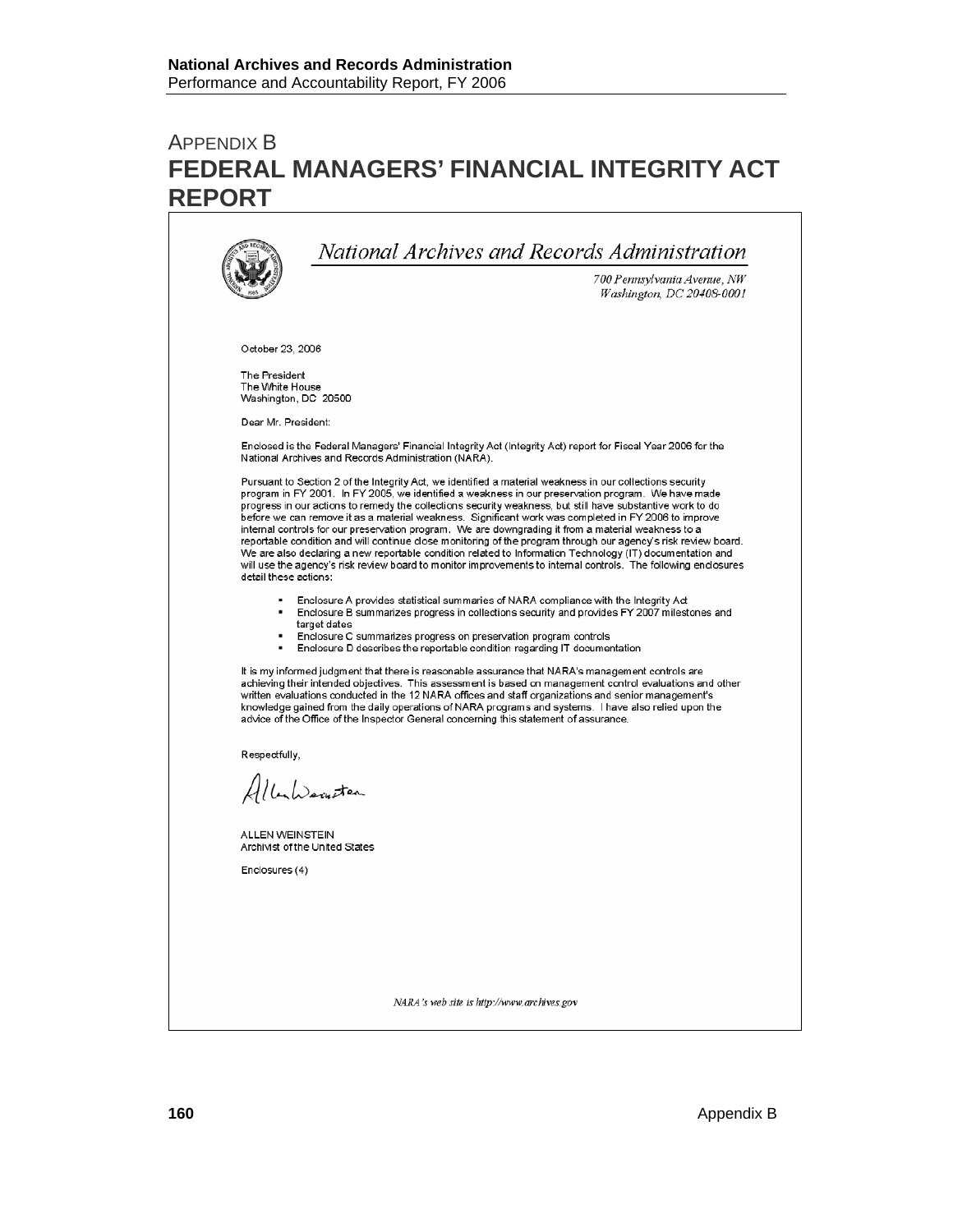|             |                                          | <b>ENCLOSURE A</b><br>STATISTICAL SUMMARY OF PERFORMANCE<br><b>Section 2. Management Controls</b> |                                           |
|-------------|------------------------------------------|---------------------------------------------------------------------------------------------------|-------------------------------------------|
|             |                                          | Number of Material Weaknesses                                                                     |                                           |
|             | Number reported for<br>the first time in | For that year,<br>number that has<br>been corrected                                               | For that year,<br>number still<br>pending |
| Prior Years | 6                                        | 5                                                                                                 |                                           |
| 2004 Report | 0                                        | 0                                                                                                 |                                           |
| 2005 Report |                                          | 0                                                                                                 | $\overline{2}$                            |
| 2006 Report | 0                                        | 1                                                                                                 |                                           |
| Total       | $\overline{7}$                           | 6                                                                                                 |                                           |
|             |                                          |                                                                                                   |                                           |

#### Section 4. Financial Management Systems

Number of Material Non-conformances

|             | Number reported for<br>the first time in: | For that year,<br>number that has<br>been corrected: | For that year,<br>number still<br>pending |
|-------------|-------------------------------------------|------------------------------------------------------|-------------------------------------------|
| Prior Years | 0                                         | 0                                                    | 0                                         |
| 2004 Report | 0                                         | 0                                                    | 0                                         |
| 2005 Report | 0                                         | 0                                                    | 0                                         |
| 2006 Report | 0                                         | 0                                                    | 0                                         |
| Total       | 0                                         | 0                                                    | 0                                         |

A-1 and 2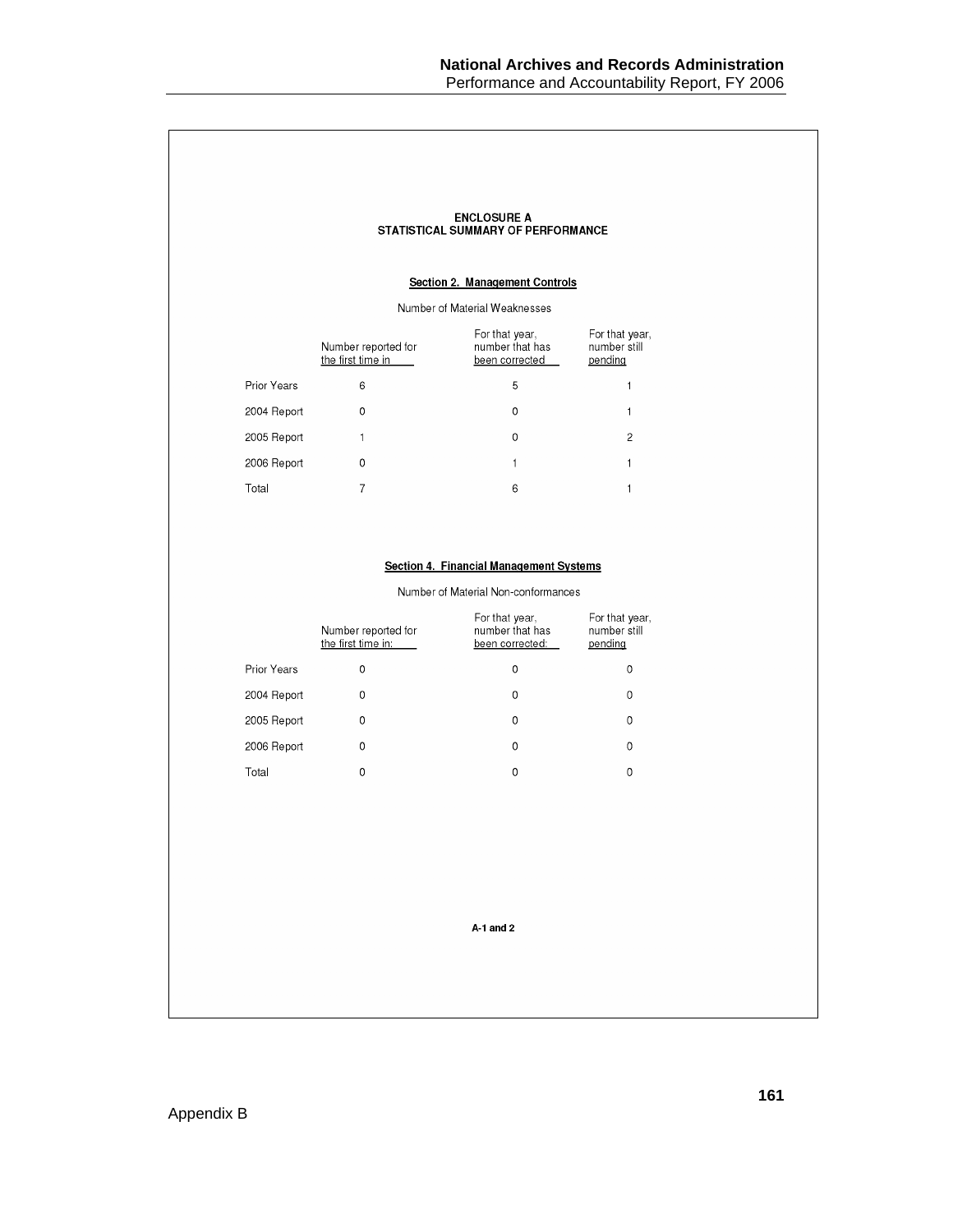|                                                                                                                                                                                                                                                                                                                                      | <b>ENCLOSURE B</b><br><b>DESCRIPTION OF MATERIAL WEAKNESS IN INTERNAL CONTROLS</b>                                                                                                                 |
|--------------------------------------------------------------------------------------------------------------------------------------------------------------------------------------------------------------------------------------------------------------------------------------------------------------------------------------|----------------------------------------------------------------------------------------------------------------------------------------------------------------------------------------------------|
|                                                                                                                                                                                                                                                                                                                                      | Collections Security                                                                                                                                                                               |
| NARA reported a material weakness in collections security in FY 2001. As reported in prior years, corrective<br>steps have been taken, and many actions have been completed. In FY 2006, NARA convened an intra-office<br>Collections Security Working Group to address remaining issues.                                            |                                                                                                                                                                                                    |
| Title and Description of Material Weakness: Collections security                                                                                                                                                                                                                                                                     |                                                                                                                                                                                                    |
| Name of Responsible Program Manager: Thomas Mills, Assistant Archivist for Regional Records Services                                                                                                                                                                                                                                 |                                                                                                                                                                                                    |
| Source of Discovery: OIG investigation                                                                                                                                                                                                                                                                                               |                                                                                                                                                                                                    |
| <b>Appropriation/Account: 110</b>                                                                                                                                                                                                                                                                                                    |                                                                                                                                                                                                    |
| <b>Pace of Corrective Action</b>                                                                                                                                                                                                                                                                                                     |                                                                                                                                                                                                    |
| Year Identified: FY 2001<br>Targeted Correction Date: FY 2007                                                                                                                                                                                                                                                                        |                                                                                                                                                                                                    |
| Action and Validation Process That Will Be Used                                                                                                                                                                                                                                                                                      |                                                                                                                                                                                                    |
| NARA will take further action in these areas to address this material weakness:                                                                                                                                                                                                                                                      |                                                                                                                                                                                                    |
| <b>1. Employment screening</b> (for all staff that have access to archival records)                                                                                                                                                                                                                                                  |                                                                                                                                                                                                    |
| Ensure agency-wide procedures that address suitability for employment are in place                                                                                                                                                                                                                                                   |                                                                                                                                                                                                    |
| 2. Staff training and monitoring<br>• Offer initial and annual training on collections security                                                                                                                                                                                                                                      |                                                                                                                                                                                                    |
| 3. Security for records storage areas<br>Address costs and benefits of potential new security measures<br>Implement an internal control mechanism to regularly review access controls<br>$\blacksquare$                                                                                                                              |                                                                                                                                                                                                    |
| 4. Records control<br>regional archives.<br>Ensure that annual inspections of SPRAs are conducted.<br>٠<br>Ensure that annual inventories are performed by two staff members.                                                                                                                                                        | Regional records operations will maintain a current listing of all identified specially protected<br>records and artifacts (SPRAs) that are stored in cages, vaults, safes, and other areas within |
| 5. Theft prevention and response<br>Conduct regular audits of collections security policies and practices                                                                                                                                                                                                                            |                                                                                                                                                                                                    |
|                                                                                                                                                                                                                                                                                                                                      | <b>Results Indicators:</b>                                                                                                                                                                         |
| <b>Major Milestones</b>                                                                                                                                                                                                                                                                                                              | <b>Milestone Dates</b>                                                                                                                                                                             |
| a. Review, and revise as appropriate, existing<br>guidance on employment screening to ensure that all<br>categories of staff, contractors, interns, and<br>volunteers whose job duties permit them access to<br>non-public areas are adequately covered in the<br>guidance.<br>b. Prepare holdings security briefing for agency wide | Second quarter, FY 2007                                                                                                                                                                            |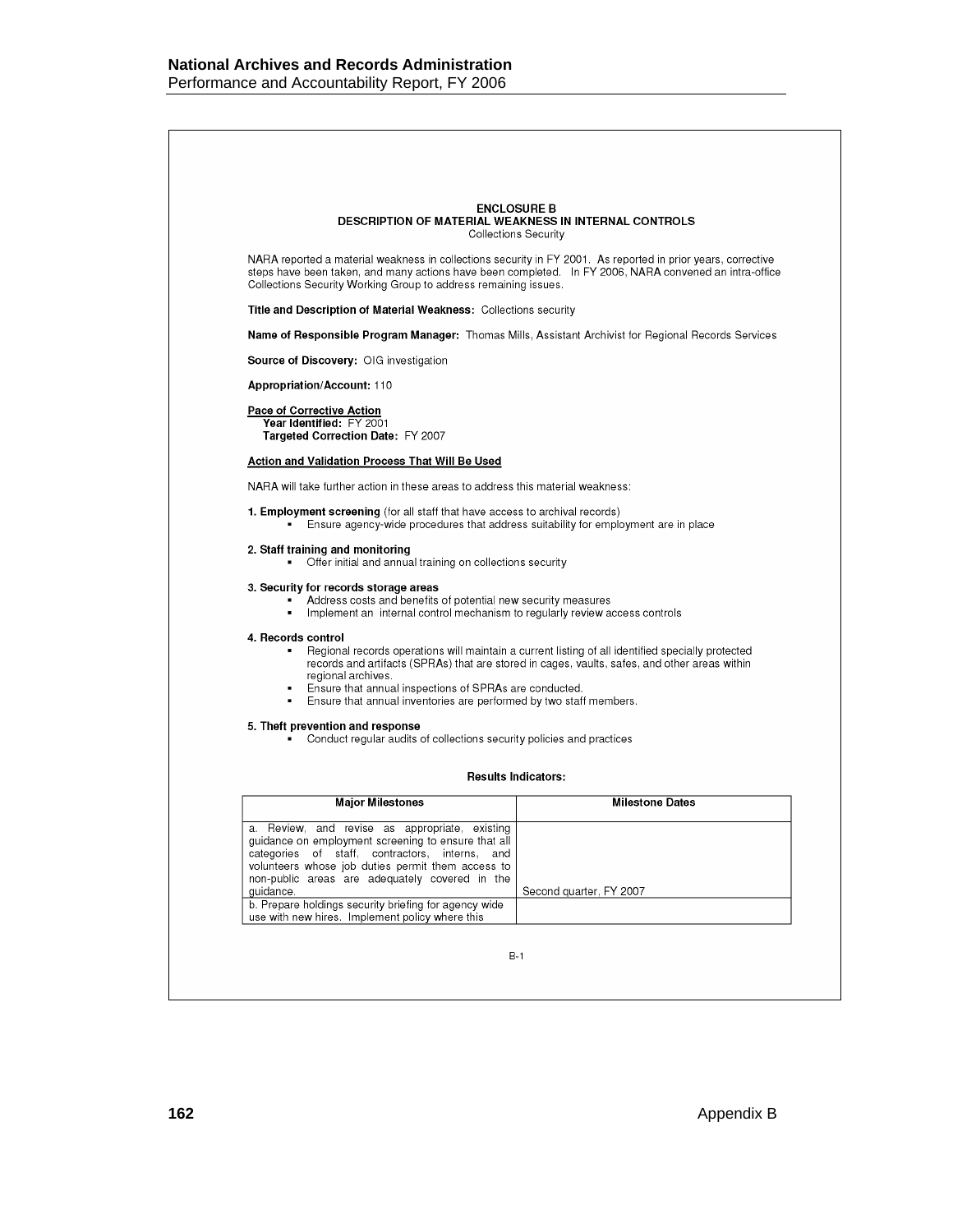| briefing is conducted and documented within 30 days<br>of hire.                                                                                                                                                                                                          | Second quarter, FY 2007 |
|--------------------------------------------------------------------------------------------------------------------------------------------------------------------------------------------------------------------------------------------------------------------------|-------------------------|
| c. Include annual staff refresher training in holdings<br>security in agency-wide program unit work-plans                                                                                                                                                                |                         |
|                                                                                                                                                                                                                                                                          | First quarter, FY 2007  |
| d. Implement annual holdings security refresher<br>training for staff, contractors, interns, volunteers, and<br>other whose job duties provide access to non-public                                                                                                      |                         |
| areas.                                                                                                                                                                                                                                                                   | FY 2007                 |
| d. Program units agency-wide will document a review<br>to ensure that local written policies for security in<br>records storage areas are current. Documentation<br>will include recommendations to strengthen local<br>policies and intended actions where appropriate. |                         |
|                                                                                                                                                                                                                                                                          | First quarter, FY 2007  |
| e. Program units agency-wide will conduct an annual<br>self-assessment as part of their management                                                                                                                                                                       |                         |
| assurance protocols.                                                                                                                                                                                                                                                     | Third quarter, FY 2007  |
| f. A collections security review will be incorporated<br>into regular Physical and Life Safety Reviews. These<br>reviews will cover at least 1 office of each major<br>program area each year.                                                                           |                         |
|                                                                                                                                                                                                                                                                          | FY 2007                 |
| g. Program offices will include a collections security<br>review as part of their formal program reviews.<br>These reviews will cover at least 1 office of each                                                                                                          |                         |
| major program areas each year.                                                                                                                                                                                                                                           | FY 2007                 |

 $B-2$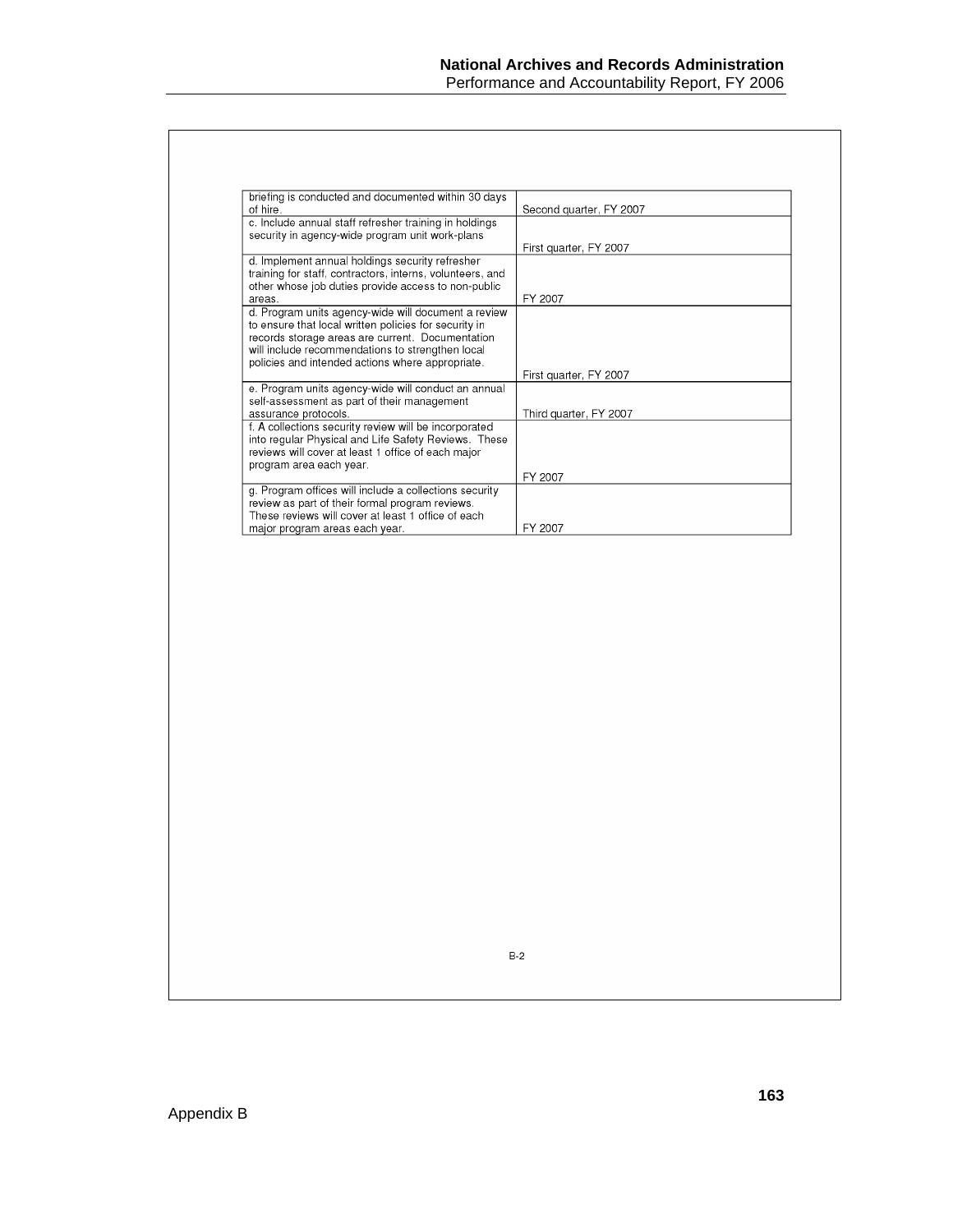|                      | <b>ENCLOSURE C</b><br><b>DESCRIPTION OF MATERIAL WEAKNESS IN INTERNAL CONTROLS</b><br>Preservation Program                                                                                                                                                                                                                          |
|----------------------|-------------------------------------------------------------------------------------------------------------------------------------------------------------------------------------------------------------------------------------------------------------------------------------------------------------------------------------|
| review board.        | NARA reported a material weakness in our preservation program in FY 2005. As noted below, significant<br>works was done during FY 2006 to improve internal controls. We are downgrading this material weakness to<br>a reportable condition for FY 2007 and will continue close monitoring of the program through our agency's risk |
|                      | Title and Description of Material Weakness: Preservation Program                                                                                                                                                                                                                                                                    |
| Washington, DC       | Name of Responsible Program Manager: Michael J. Kurtz, Assistant Archivist for Records Services,                                                                                                                                                                                                                                    |
| <b>United States</b> | <b>Source of Discovery:</b> OIG audit and the Program Manager's assurance statement to the Archivist of the                                                                                                                                                                                                                         |
|                      | <b>Appropriation/Account: 110</b>                                                                                                                                                                                                                                                                                                   |
|                      | <b>Pace of Corrective Action on Original Material Weakness</b>                                                                                                                                                                                                                                                                      |
|                      | Year Identified: FY 2005<br>Original Targeted Correction Date: FY 2007<br>Status Change to Reportable Condition: October 1, 2006                                                                                                                                                                                                    |
|                      |                                                                                                                                                                                                                                                                                                                                     |
|                      | Validation Process Used: NARA has taken action in four areas to address this material weakness.                                                                                                                                                                                                                                     |
| 1.                   | Identification of at-risk records<br>Refine risk assessment process<br>criteria. The offices have created Risk Assessment Instructions and Definitions for all<br>three offices.                                                                                                                                                    |
|                      | Develop usage criteria that is standard across NARA program areas                                                                                                                                                                                                                                                                   |
|                      | Differences in the usage criteria have been reconciled to ensure consistency.<br>Develop and implement staff training<br>Training, to reflect consistency and changes in the at-risk criteria and integrated                                                                                                                        |
| 2.                   | first quarter of FY 2007.<br>Facilities standards                                                                                                                                                                                                                                                                                   |
|                      | Create a Capital Improvements Plan<br>changes to NARA-owned buildings such as renovations or expansions. All of this<br>information will be further analyzed to determine funding priorities.                                                                                                                                       |
| 3.                   | NW, NR, NL and NWT have aligned the levels of risk and processes used to apply those<br>Instructions and Definitions, has been developed. This training will be provided during the<br>NAS has completed a Capital Improvements Plan. This draft plan includes planned space<br>Performance Measurement                             |
|                      | Develop a performance metric to track for medium- and low-risk projects<br>NARA has developed a method to ensure that preservation work on medium- and low-risk                                                                                                                                                                     |
| 4. Budget            | projects is tracked.                                                                                                                                                                                                                                                                                                                |
|                      | Develop budgetary resources for baseline preservation requirements.<br>NW, in cooperation with NR and NL, has identified budgetary resources required for<br>preservation, and submitted budget initiatives for FY 2007 and FY 2008 budgets to the<br>Archivist for consideration.                                                  |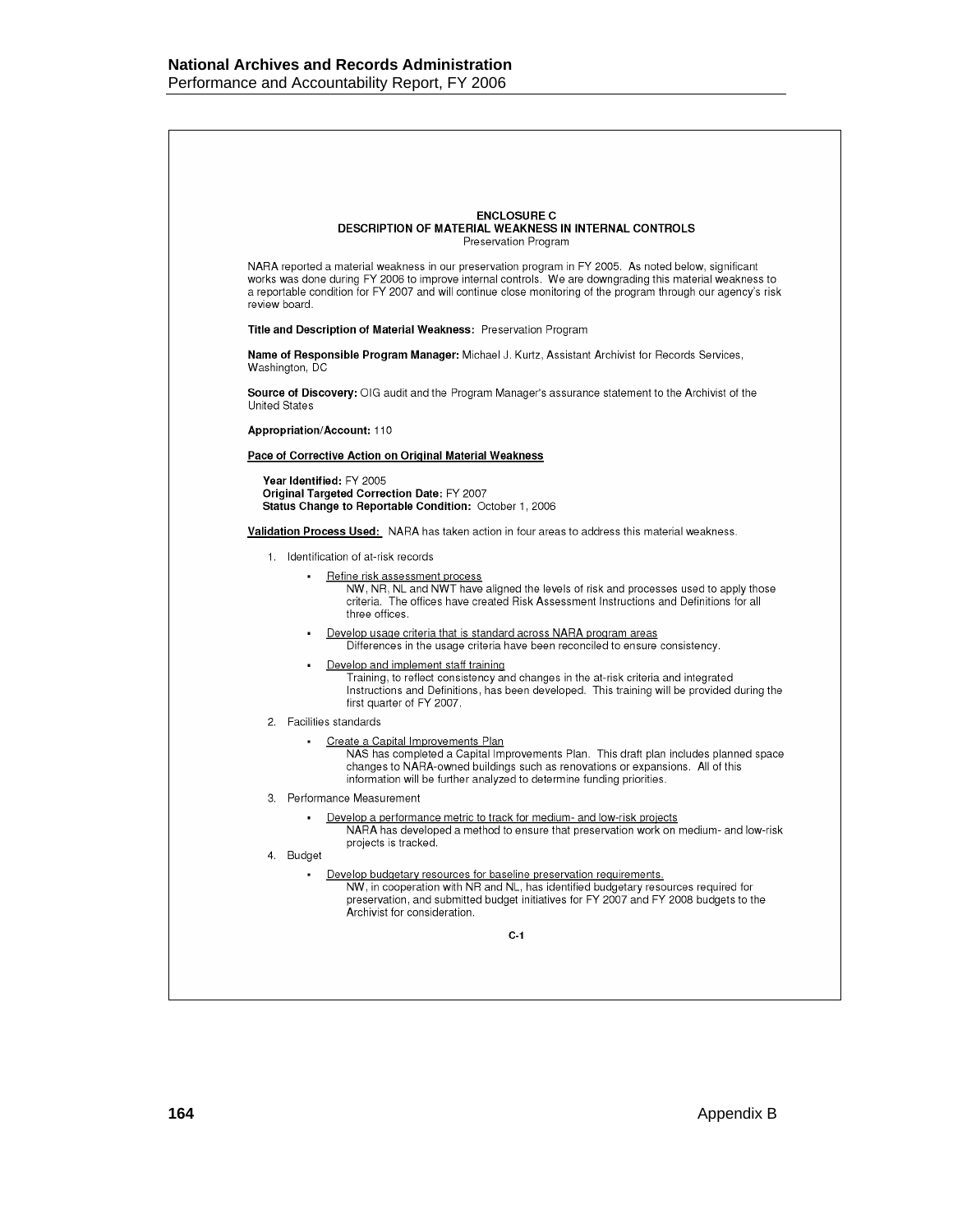|                                                                                                     | <b>Results Indicators:</b>           |
|-----------------------------------------------------------------------------------------------------|--------------------------------------|
| <b>Major Milestones</b>                                                                             | <b>Milestone Dates</b>               |
| <b>Refine Risk Assessment Process</b>                                                               | <b>COMPLETED: April 30, 2006</b>     |
| Develop risk assessment usage criteria that are<br>standard across NARA program areas.              | <b>COMPLETED: October 31, 2005</b>   |
| Develop and implement staff training for identification<br>of at-risk records                       | <b>ON SCHEDULE: October 31, 2006</b> |
| Create a Capital Improvements Plan.                                                                 | <b>COMPLETED:</b> August 1, 2006     |
| Develop a performance metric to track medium- and<br>low-risk.                                      | <b>COMPLETED: October 1, 2006</b>    |
| Develop budgetary resources for baseline<br>preservation requirements for FY 2007 Budget<br>Request | <b>COMPLETED:</b> September 16, 2005 |
| Develop budgetary resources for baseline<br>preservation requirements for FY 2008 Budget<br>Request | <b>COMPLETED:</b> September 11, 2006 |

 $C-2$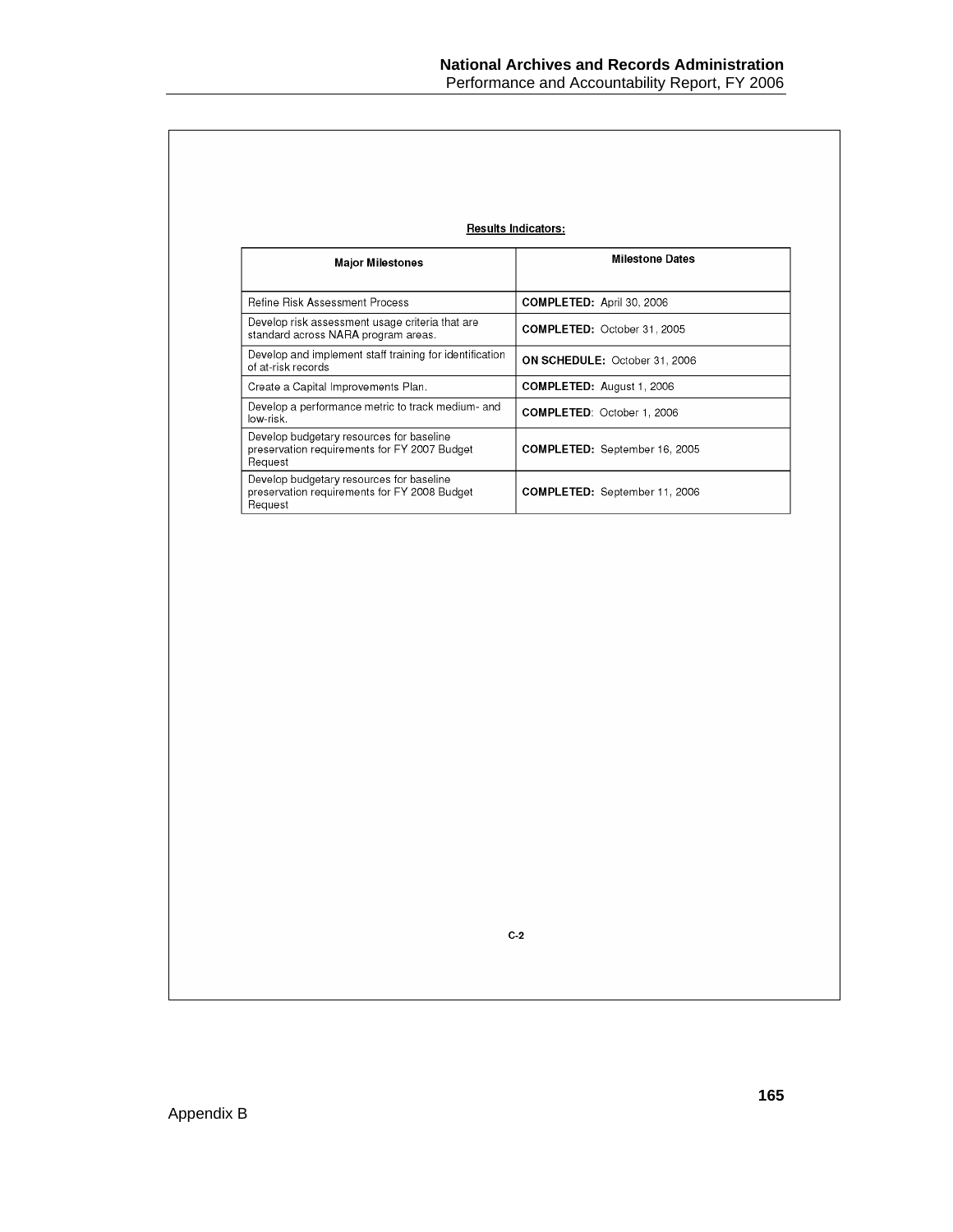|          | <b>ENCLOSURE D</b><br><b>DESCRIPTION OF REPORTABLE CONDITION IN INTERNAL CONTROLS</b><br>Information Technology (IT) Documentation                                                                                                                                                                                                                                                                                                                                                                                                                                                                                                                                                                                                                                                                                                                                                                                                                                                                                                                        |
|----------|-----------------------------------------------------------------------------------------------------------------------------------------------------------------------------------------------------------------------------------------------------------------------------------------------------------------------------------------------------------------------------------------------------------------------------------------------------------------------------------------------------------------------------------------------------------------------------------------------------------------------------------------------------------------------------------------------------------------------------------------------------------------------------------------------------------------------------------------------------------------------------------------------------------------------------------------------------------------------------------------------------------------------------------------------------------|
|          | <b>Title and Description of Reportable Condition:</b> Information Technology (IT) Documentation                                                                                                                                                                                                                                                                                                                                                                                                                                                                                                                                                                                                                                                                                                                                                                                                                                                                                                                                                           |
| Board.   | In response to NARA's demonstrated progress since FY 2000, the OIG supported management's FY 2005<br>determination to remove IT security as a material weakness under provisions of FMFIA. Although the OIG has<br>recommended that IT security be re-opened as a material weakness, we do not agree. We have found<br>inconsistent levels of documentation within the IT Program, and believe that this constitutes a reportable<br>condition in internal controls. An action plan will be devised and monitored internally by the NARA Risk Review                                                                                                                                                                                                                                                                                                                                                                                                                                                                                                      |
|          | The breadth of any IT program is enormous and touches an entire Federal agency. Another truth about IT is<br>that it is the most rapidly changing aspect of how we do business. The scope of IT responsibilities is reflected<br>in the intense work being done by the National Institute for Standards and Technology (NIST), which has been<br>mandated by Congress to publish a compendium of computer security policy and guidance designed to assist<br>Federal agencies in managing and securing their IT assets. The guidance documents are known as the "800<br>series" special publications.                                                                                                                                                                                                                                                                                                                                                                                                                                                     |
| systems. | Over the last two years especially, NIST has released a draft or final version of a major policy guidance every<br>several months. The full set of the 800 series special publications is estimated to be greater than 10,000<br>pages, the majority of it recently published. In addition, NIST issued two Federal Information Processing<br>Standards Publications (FIPS PUBS), which were mandated by FISMA and which require federal agencies to<br>categorize all information systems and apply a recommended set of minimum security controls to those                                                                                                                                                                                                                                                                                                                                                                                                                                                                                              |
|          | The NIST framework is distinguished by its primary criteria: that security measures be developed in a manner<br>that is reasonable and appropriate to the business mission of the agency. The comprehensive and rigorous<br>risk management approach to security is unique to the unclassified IT systems of the Federal Government,<br>and has no parallel in private industry. While the guidance documents that support the FIPS requirements are<br>superb in their own right, agencies are understandably hard-pressed to keep up with the tasks of interpreting<br>the guidance as it is published, making the appropriate risk management decisions necessary to apply it in<br>practice and documenting compliance with the underlying requirements. Management responsibility is further<br>complicated by the novelty of the guidance, and even specialists with considerable computer security<br>knowledge at the system level are "learning on the job" as the Government embraces this discipline of risk-<br>management based IT security. |
|          | Revising old policy documentation and guidance to reflect new procedures and practices is the most time<br>consuming and labor intensive part of this discipline, and it is in that area where agencies are most likely to fall<br>behind. Nonetheless, proper documentation illuminates the intersection of the business mission and the<br>expenditure of funds and resources to secure the assets needed to accomplish the mission, and is a critical<br>element of the FISMA implementation project.                                                                                                                                                                                                                                                                                                                                                                                                                                                                                                                                                  |
|          | Recent NARA audit findings have highlighted numerous areas where IT documentation is lacking, out of date,<br>or does not properly reflect the implementation decisions that are associated with requirements tied to FISMA,<br>FMFIA, and other regulations that govern the acquisition and management of IT systems. Areas that are<br>targeted for review and improvement include:                                                                                                                                                                                                                                                                                                                                                                                                                                                                                                                                                                                                                                                                     |
|          | Review and update of interim guidance and other policies in the 800 management series of<br>directives<br>Review and update of Capital Planning and Investment Control, Project Management, and<br>Systems Development Lifecycle documentation<br>System security documentation.                                                                                                                                                                                                                                                                                                                                                                                                                                                                                                                                                                                                                                                                                                                                                                          |
|          | Name of Responsible Program Manager: Martha Morphy, Assistant Archivist for Information Services and<br>Chief Information Officer.                                                                                                                                                                                                                                                                                                                                                                                                                                                                                                                                                                                                                                                                                                                                                                                                                                                                                                                        |
|          |                                                                                                                                                                                                                                                                                                                                                                                                                                                                                                                                                                                                                                                                                                                                                                                                                                                                                                                                                                                                                                                           |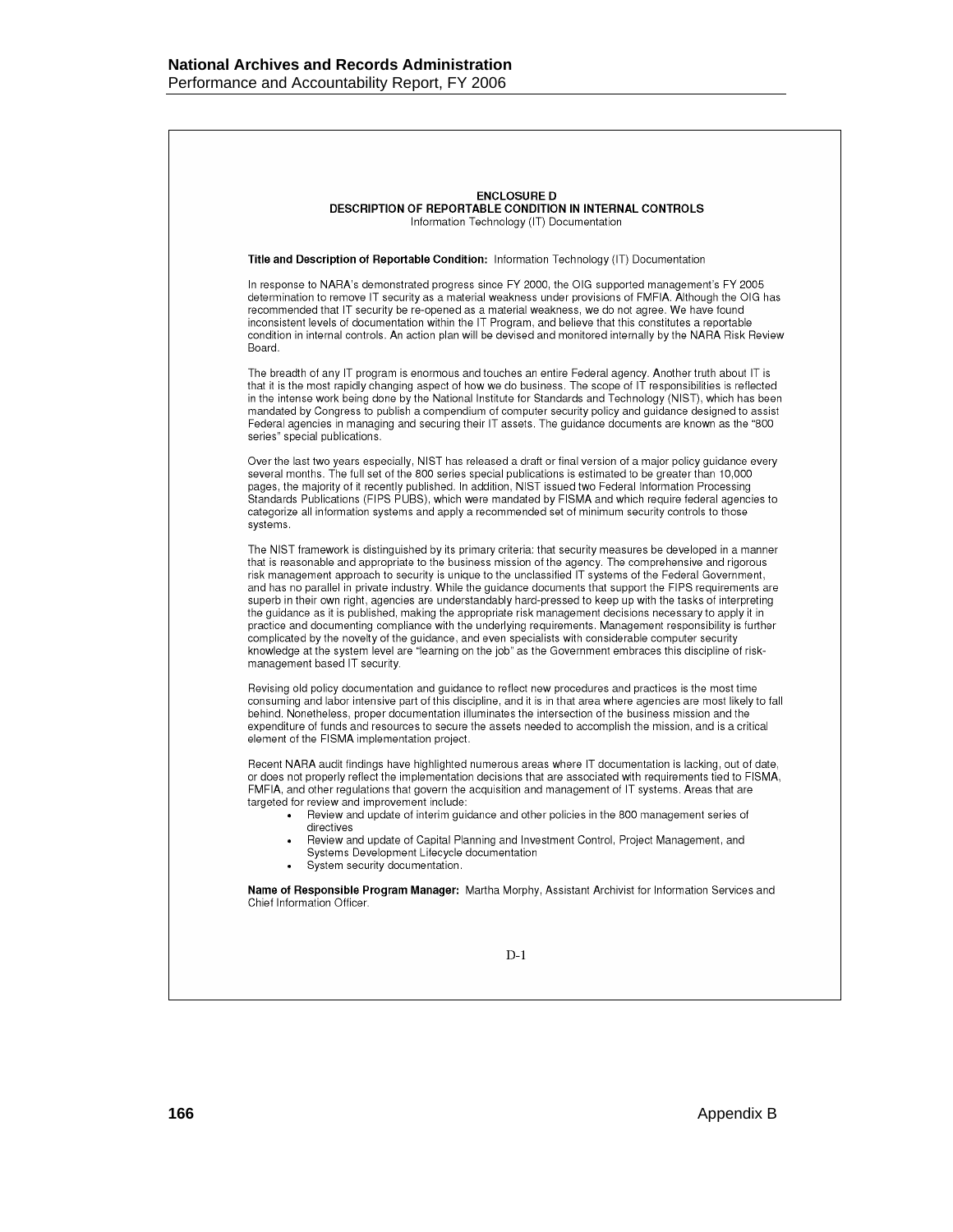| Source of Discovery: Internal review and the Program Manager's assurance statement to the Archivist of the<br>United States |
|-----------------------------------------------------------------------------------------------------------------------------|
| Appropriation/Account: 110                                                                                                  |
| Pace of Corrective Action<br>Year Identified: FY 2006                                                                       |
| Targeted Correction Date: FY 2008                                                                                           |
|                                                                                                                             |
|                                                                                                                             |
|                                                                                                                             |
|                                                                                                                             |
|                                                                                                                             |
|                                                                                                                             |
|                                                                                                                             |
|                                                                                                                             |
|                                                                                                                             |
|                                                                                                                             |
|                                                                                                                             |
|                                                                                                                             |
|                                                                                                                             |
|                                                                                                                             |
|                                                                                                                             |
|                                                                                                                             |
|                                                                                                                             |
|                                                                                                                             |
|                                                                                                                             |
|                                                                                                                             |
|                                                                                                                             |
|                                                                                                                             |
| $\mathbf{D}\text{-}\mathbf{2}$                                                                                              |
|                                                                                                                             |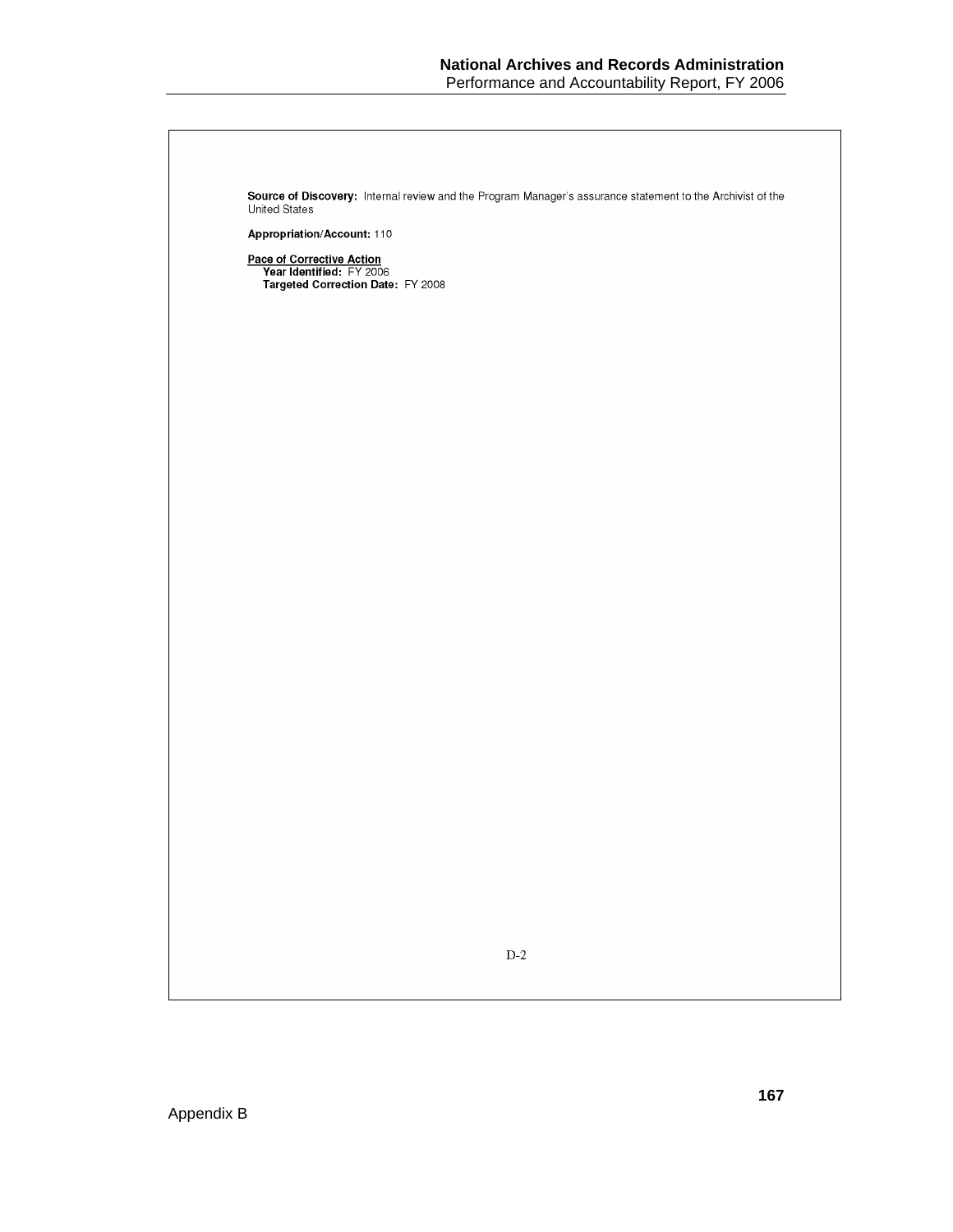# APPENDIX C **PROGRESS ON 2005 AUDIT RECOMMENDATIONS**

The NARA Office of the Inspector General (OIG) contracted with Clifton Gunderson, LLP (CG) to audit financial statements as well as internal controls and operations. CG performed an audit of the consolidated financial statements of the National Archives and Records Administration as of September 30, 2005. In its final report dated November 3, 2005, CG reported certain matters involving the internal control and its operation. One of these was considered to be a reportable condition and one of these was deemed a material weakness. CG made 25 recommendations to correct these conditions. (The 2005 Internal Auditor's Report may be found on page 108 of NARA's 2005 Performance and Accountability Report.)

## *Area 1: Investments*

CG noted this area a material weakness and made one recommendations related to NARA's method of reporting obligations and outlays of non-federal investments held for sale. That recommendation is:

1. Continue to pursue with U.S. Treasury USSGL groups the SGL transactions and accounting scenarios for accounting for investments in non-federal securities and specifically in mutual funds.

Through September 30, 2006, NARA has provided documentation to the OIG and CG to satisfy this recommendation.

# *Area 2: Information Technology (IT)*

CG noted this area a reportable condition and made 13 recommendations related to software development and change controls, NARA's entity-wide security program, controls to protect the agency's information, and the agency's contingency plan. They are:

- 1. Obtain proper approvals before moving RCPBS application changes into the production environment.
- 2. Document test plans and test results for all RCPBS application changes.
- 3. Maintain documentation of Employee Clearance Records for all departing employees, with clear identification of which system/application access has been removed.
- 4. Revise Plan of Action and Milestones (POA&M) to include all required components as dictated per OMB M-04-25 instructions.
- 5. Ensure all current and future Records Center Program Billing System (RCPBS) and PRISM application users have documentation indicating approved access by their supervisor and system owner.
- 6. Review password configurations of all NARA maintained (i.e., RCPBS and PRISM) applications and applications outsourced to the Bureau of the Public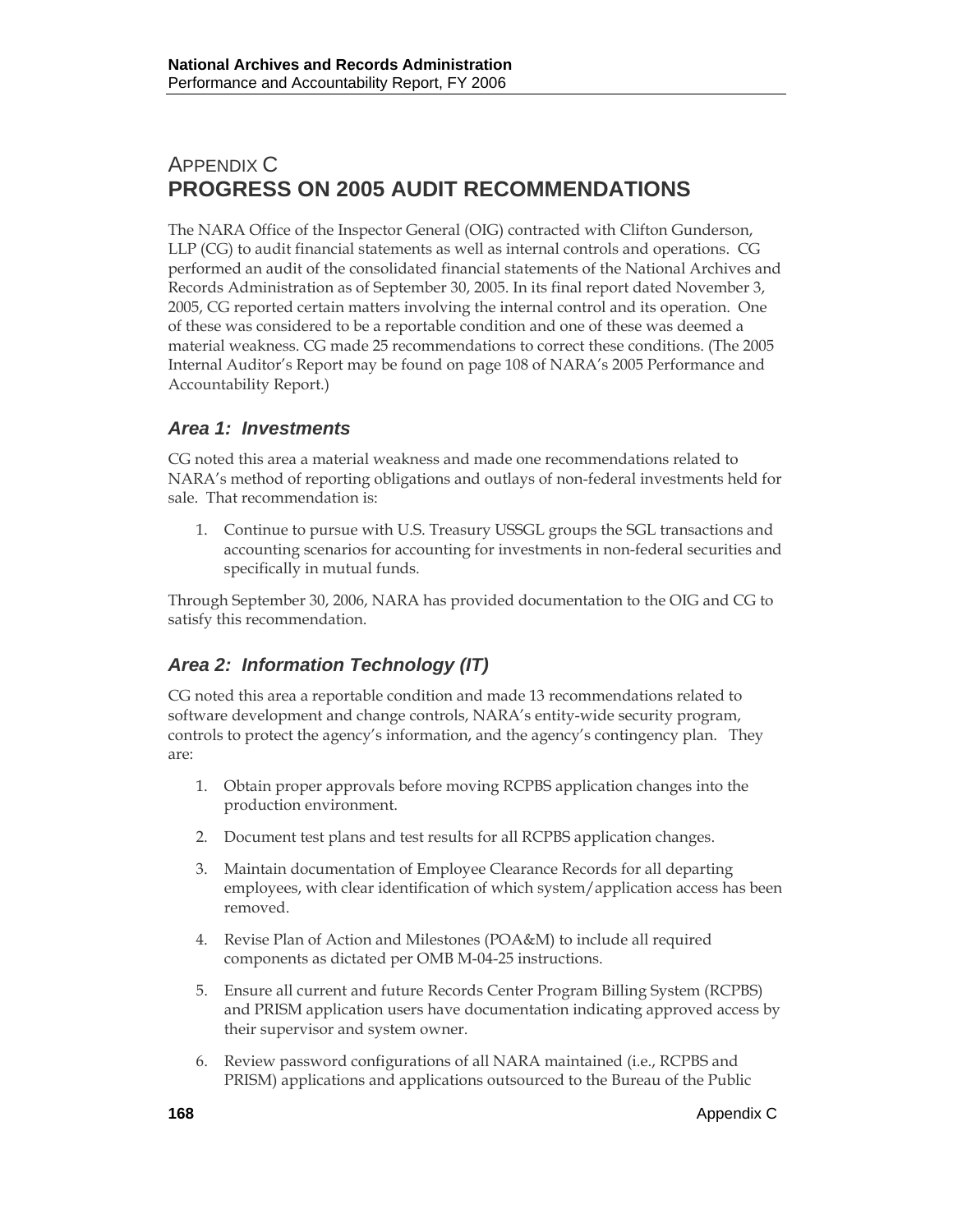Debt (BPD) to ensure passwords are implemented in accordance with specifications for password usage established by the National Institute of Standards and Technology in Federal information Processing Standards Publication 112, PASSWORD USAGE, and NARA's IT Security Handbook.

- 7. Enforce Directive 804 and ensure that user access to all NARA (i.e., PRISM and RCPBS) and Bureau of the Public Debt (BPD) hosted applications are re-certified on a regular basis in a joint effort by NARA IT managers and system owners.
- 8. Review all individuals with access to the computer room, determine if access is needed to perform their job responsibilities, and remove any access not required on either a frequent or emergency basis.
- 9. Modify NARA's records system (NARS5) user permissions to restrict access to the DAU file to only those individuals who require this access in order to perform their position responsibilities.
- 10. Incorporate logging (of user activity and failed logon attempts) functionality within the NARS5 and PRISM applications to the extent configurable within the application. Implement a process to review these logs on a regular basis. Also, incorporate such logging and audit trails in the functional requirements/design/configuration of any replacement systems (i.e., hosted by NARA or the Bureau of the Public Debt (BPD)).
- 11. Ensure all NARA point of contacts (POC) for outsourced applications maintain an up-to-date documented listing of all NARA user names and permissions.
- 12. Implement manual or automated validation edits to endure daily batch transaction data transferred from the NARS5 application to the RCPBS application are received completely and accurately.
- 13. NARA should update the agency COOP plan to reflect all business functions at each NARA location.

Through September 30, 2006, NARA has provided documentation to the OIG and CG to satisfy numbers 1, 2, 4, 6, 8, 9, and 12 above. Partial documentation has also been provided for numbers 5, 7, and 11 above.

## *Area 3: Financial Reporting*

CG made three recommendations related to the general ledger (GL) system setup and posting model definition, review of obligations, and an integrated financial management system. They are:

- 1. Ensure that the GL system setup and posting model definition of the new service provider is in compliance with USSGL.
- 2. Develop a timetable that will permit the periodic timely review of obligations to meet the timelines established for external reporting in OMB Bulletin A-136, *Financial Reporting Requirements.*
- 3. Continue to evaluate the functional requirements to integrate the financial reporting, billing systems, property and equipment and a cost system with the